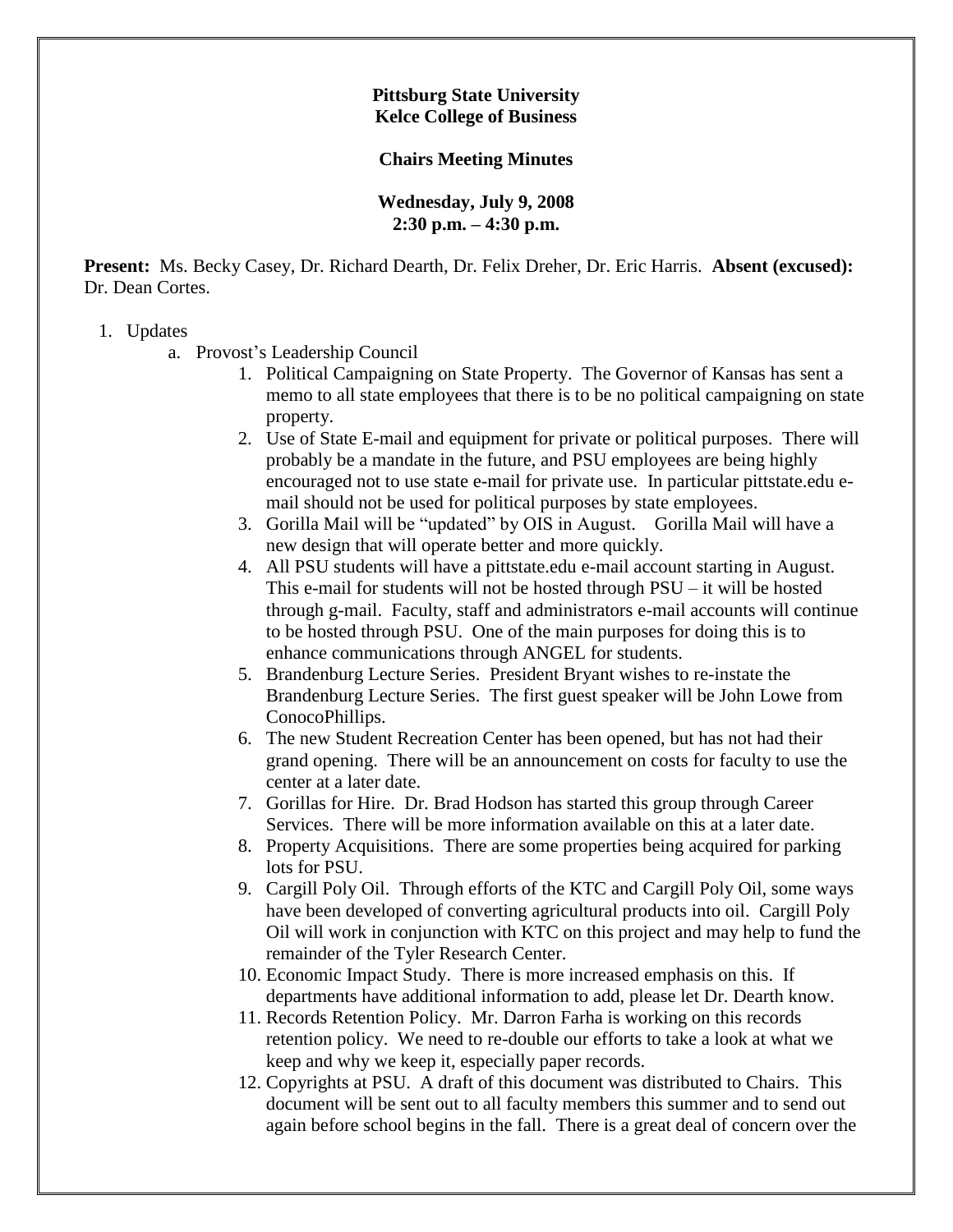lawsuits that have crept up all over the nation of universities who have violated copyright policies.

- b. NW Arkansas Community College articulation agreement status (review completed by fall with trip in Oct/Nov). All of our information has been submitted. There are still a lot of issues to be determined. PSU will arrange a trip to NW Arkansas for those involved at PSU to have an opportunity to discuss this articulation agreement with officials from NW Arkansas Community College.
- c. KBOR Admissions Task Force. This task force will be represented by Dean Andy Tompkins and will involve a comprehensive review of admissions policies. Dual-credit issues will be one area to be looked at.
- d. Enrollment and availability of general education seats. PSU is running out of general education seats for the fall semester. Bill Ivy will be the contact person if there is determined to be a need for additional sections of general education courses.
- e. Sabbatical leave reports information was distributed. Dr. Dearth asked if any faculty were planning to take sabbaticals in 2009 or 2010? Dr. Harris reported that there is one faculty member interested in Management and Marketing and Ms. Casey said there may be one interested in Accounting.
- 2. Minutes from June 18 and July 2, 2008 were distributed for Chairs to review.
- 3. Departmental Concerns
	- a. Accounting
		- 1. Dr. Heath's maternity/sick leave was discussed as to how to handle classes while she is gone.
		- 2. Meet the Firms day is September 15 4:00-5:30 with a reception at 5:30.
	- b. Computer Science/Information Systems
		- 1. There is a concern about a faculty member who is ill and hasn't made it to class this summer.
	- c. Management and Marketing no report
- 4. University Strategic Plan 2007 -2012. Each department will be asked to complete the Unit Level Strategic Planning and Effectiveness Document. Basically, completing this information will be similar to completing the Program Review documentation. Faculty should be involved in completing these strategic planning documents. The planning document is due to Bob Wilkinson by November 1.
- 5. Business Education. This item will remain on the agenda to be discussed with Dr. Tompkins in the College of Education.
- 6. Writing Improvement. Dr. Dearth is looking at different writing assessment tools for business students. We may put a business GA for 10 hours per week in the Writing Lab in Grubbs.
- 7. Promotion and Tenure Eligibility documents from Provost Scott were distributed for discussion. Those faculty eligible to apply for University Professor, Professor and Associate Professor status during 2008-2009 were discussed, as were those eligible for promotion. Departments will need to arrange to have tenure and promotion committees set up to consider faculty who are applying for tenure and promotion.
- 8. Fee schedule. The new student fee schedule was distributed for Fall 2008.
- 9. BIS in Analytics. The Board of Regents has approved the new Bachelor of Integrated Studies with an Integrated Emphasis in Analytics.
- 10. Mini MBA. The current status of the Mini-MBA program document as drafted by Dr. Box was distributed. Dr. Dearth will be sending out an e-mail to faculty who might be interested in teaching in the program.
- 11. Rotary Grants for University Teachers. This letter was distributed for faculty/department consideration in obtaining a Rotary Grant for teaching abroad.
- 12. New Faculty Contract will be distributed in the near future.